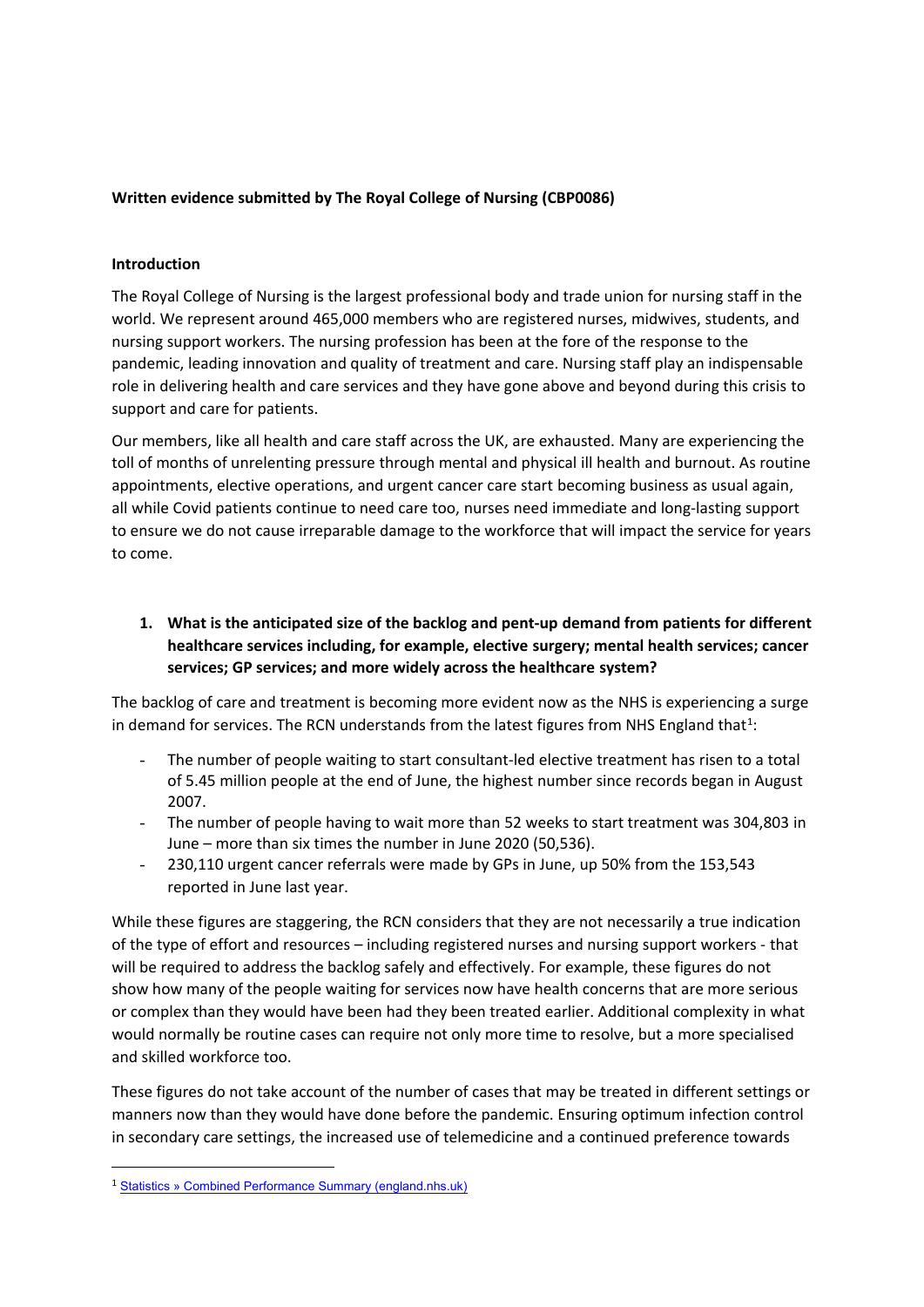community-based care will all be components of both new cases and addressing the backlog for months to come. It is unclear how these ways of working may place additional pressures on some parts of the system while relieving pressures in others.

These figures do not capture the amount of people who are still hesitant to request healthcare services for fear of being exposed to Covid-19, and they do not take account of potential further waves of the pandemic as well as the annual winter pressures that are likely as we move into 2022.

Without more detailed data on the types of cases and concerns involved in this backlog we are concerned that addressing the backlog may fall more disproportionately on some parts of the nursing profession, which is already suffering from significant recruitment and retention challenges and risks.

# **2. What capacity is available within the NHS to deal with the current backlog? To what extent are the required resources in place, including the right number of staff with the right skills mix, to address the backlog?**

The RCN has significant concerns that nursing capacity is at critical levels and shows no signs of improving in time to deal with the current backlog.

Existing high vacancies and increased demand from Covid means that current registered nurses have been expected to shoulder a large amount of the workload during the last 18 months. Prior to the onset of the pandemic there were 50,000 nursing vacancies in the NHS across the UK, and Skills for Care estimated there were 122,000 vacancies in social care. At this time, our members were already telling us that many of them were significantly overworked. In 2019, our employment survey showed that 77% of nursing staff worked in excess of contracted hours at least once a week; 39% did so several times a week and 18% worked additional hours on every shift<sup>2</sup>.

We consider that the risks our members reported to us prior to Covid have at least continued if not significantly worsened over the last 18 months. While some additional support from professionals from the Nursing and Midwifery Council's (NMC) Covid-19 temporary register has been made available, a third of nursing professionals who responded to an RCN survey during the pandemic reported that they were working more hours than before the pandemic. Indeed, over a third of our members who responded (38%) say staffing levels have worsened compared to before the pandemic<sup>3</sup> .

The RCN is concerned that this increased workload that has been placed on an already overstretched nursing profession is now the beginning of a much larger retention and recruitment issue, in the context of not enough registered nurses guaranteed through a sustainable pipeline of supply. In our survey, three quarters of nursing staff told us their stress levels were higher than before the pandemic and that this is a major reason for now considering leaving the profession. Overall, 44% said that the way nursing staff have been treated during the pandemic has made them consider

<sup>2</sup> Royal College Of Nursing (2019) *Employment Survey 2019 Available* at [https://www.rcn.org.uk/professional](https://www.rcn.org.uk/professional-development/publications/pub-007927)[development/publications/pub-007927](https://www.rcn.org.uk/professional-development/publications/pub-007927)

<sup>3</sup> Royal College of Nursing (2020), Building a better future for nursing: RCN members have their say, <https://www.rcn.org.uk/professional-development/publications/rcn-builiding-a-better-future-covid-pub-009366>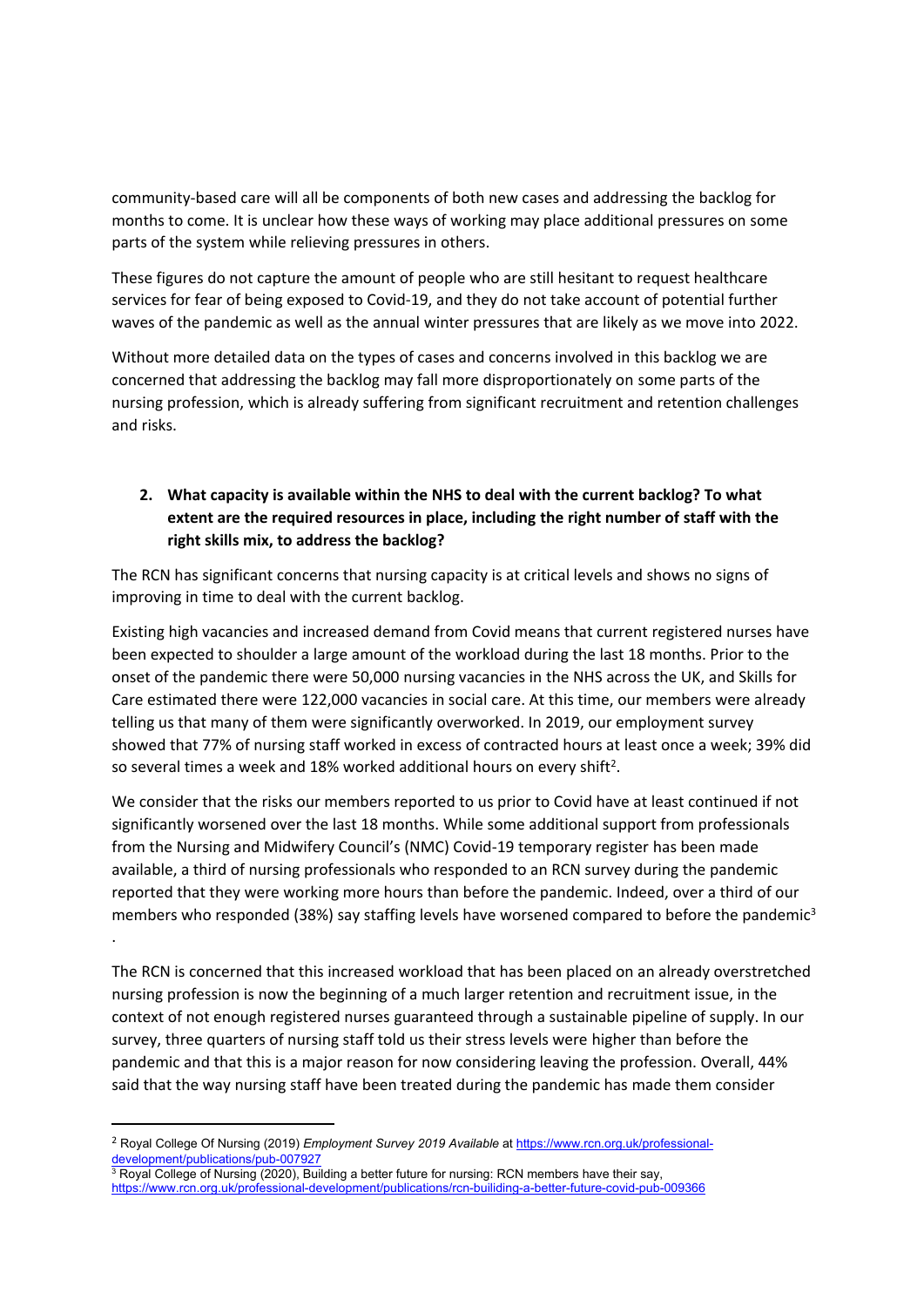leaving the profession and those aged under 24 are most likely to cite staffing levels as a reason for wanting to leave.

Data from the NMC has shown that the amount of nursing professionals joining the register during the pandemic has decreased but this has been offset by the amount of people leaving the register also decreasing. This is thought to be short term and principally aligned to a number of registered nurses who would have considered leaving over the past 18 months deciding to delay doing so to support the Covid efforts, however there is now a risk that we could see nurses from all levels of the profession now choosing to leave as the pandemic 'eases'.

Any vacant post, in any setting, threatens the quality of care patients or individuals receive and compromises their safety. However, there is a body of evidence that shows a direct link between nursing staffing levels in particular and patient safety outcomes. This includes a report from 2019<sup>4</sup> which showed that for every day that a patient was on a ward which had fewer than the average number of nurses, their chance of dying increased by 3%. As cutting down the backlog of cases becomes an increasing priority, and as pre-pandemic vacancies become exacerbated with more people considering leaving the profession, it has never been more important for the Government to take rapid action to deliver a fully funded and modelled demand-led workforce strategy.

We propose that to tackle workforce shortages, clear legal duties and accountability for all those who contribute to workforce supply and planning, is created through primary legislation. This includes accountability for provision of workforce living with the Secretary of State for Health and Care, explicitly. The RCN is urgently requesting that Government should publish a costed and fully funded workforce strategy, with both short- and long-term solutions for supply, recruitment, and retention for the full range of health and care systems. The ask is also for a reduced over-reliance on international recruitment which is not sustainable especially while the pandemic is still acute globally.

The RCN welcomes and values international colleagues and is sensitive to the World Health Organisation's recently published global strategic directions for Nursing and Midwifery<sup>5</sup>. In it the WHO clearly calls for all nations to increase the availability of health workers by sustainably creating nursing jobs, effectively recruiting and retaining nurses, and ethically managing international mobility and migration. This includes a specific policy call for countries to conduct nursing and midwifery workforce planning and forecasting through a health labour market lens.

Without sufficient and meaningful efforts to grow the nursing workforce, and retention measures, the current staffing shortage is only set to increase. Recent figures from Macmillan Cancer Support state that by 2030, there will be approximately 3.3 million people living with cancer in England. Without any action to increase the workforce, the gap between projected patient need and workforce capacity will grow to 3,371 nurses, a 100% increase over current numbers of specialist cancer nurses<sup>6</sup>. This same Macmillan research shows that among people who are recently diagnosed with cancer in the UK who did not receive enough support from a specialist cancer nurse, almost half (44%) said this led to either being unsure on treatment side-effects, attending A&E or being unsure if

<sup>5</sup> <https://apps.who.int/iris/bitstream/handle/10665/344562/9789240033863-eng.pdf>

<sup>4</sup> Griffiths P, Maruotti A, Recio Saucedo A, Redfern O C, Ball J E, Briggs J, Dall'Ora C, Schmidt P E, Smith G B and Missed Care Study Group (2019) Nurse staffing, nursing assistants and hospital mortality: retrospective longitudinal cohort study, BMJ Quality and Safety, 28(8), pp. 609–617.

<sup>6</sup> <https://www.macmillan.org.uk/assets/forgotten-c-nursing-report.pdf>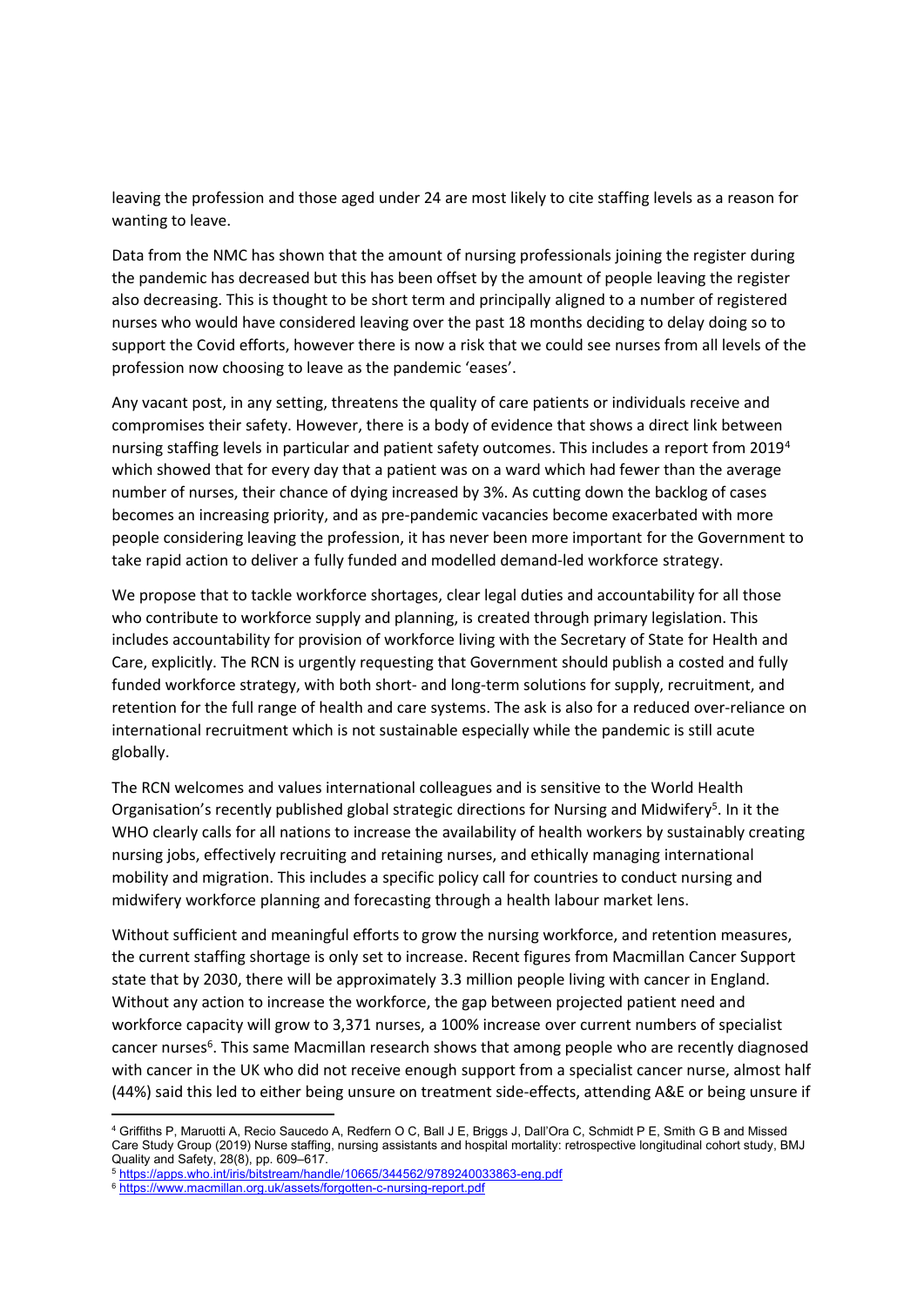they were taking their medication correctly. All of these outcomes can be costly on the system and impact patient outcomes. It is clear that the system as it is, is now not coping and is also not sustainable against other predicted population developments. It is therefore clear that there is not sufficient nursing capacity available within the NHS to deal with the current backlog.

# **3. How much financial investment will be needed to tackle the backlog over the short, medium, and long-term; and how should such investment be distributed? To what extent is the financial investment received to date adequate to manage the backlog?**

Retention of nursing staff must be a key financial priority for government over the coming months. There is a high risk that without effective and fully funded initiatives that support the wellbeing and development of current staff, the capacity to address the backlog will decrease.

In our survey of nursing staff during the pandemic, 74% of respondents felt more valued by the general public, 58% stated they felt more valued by the media and 54% say they felt more valued by patients or people who use services compared to directly before the pandemic. However, just 18% stated they felt more valued by the government in their part of the UK.

Nearly three quarters of respondents (73%) said higher pay would make them feel more valued. This is true for all staff in every sector of health and social care, whether they are considering leaving the profession or not.

Nursing is a safety critical profession, vital to our country's wellbeing and to addressing the backlog of non-urgent care. It is a highly skilled, modern profession which deserves fair pay that reflects the complexity and impact of its contribution. The lack of adequate pay for nursing staff, and lack of parity in pay terms and conditions across services without direct NHS provision too, has a damaging impact on staff recruitment and retention, as well as impacting on the mental health of nursing staff, causing them additional stresses and leading them to work additional hours or second jobs.

In August 2020, we launched the *Fair Pay for Nursing* campaign, aiming to secure a fully funded 12.5% pay increase for all nursing staff covered by Agenda for Change terms, as part of a one-year deal that applies equally to all pay bands. Any pay rise must not be funded through existing budgets.

Based on analysis of NHS workforce numbers and earnings data undertaken by London Economics, a 12.5% pay rise for all Agenda for Change staff working in NHS trusts and support organisations in England shows that the cost to the Exchequer would be approximately £4.25 billion extra per year. The Barnett consequentials associated with a 12.5% pay rise is estimated to be an additional £802 million.

The economic disruption of COVID-19 has left the UK economy in recession, however government spending in the form of NHS pay rises could act as stimulus to boost the economy. Evidence from the Institute for Fiscal Studies shows that the NHS acts as an economic 'anchor institution' in areas of higher deprivation due to the job opportunities it provides, as it employs more people at a higher wage levelling up the local economy. Many of these more deprived areas are likely to suffer some of the worst economic fall-out from COVID-197.

<sup>7</sup> The Institute for Fiscal Studies, *The geography of the COVID-19 crisis in England*, 2020 [available at: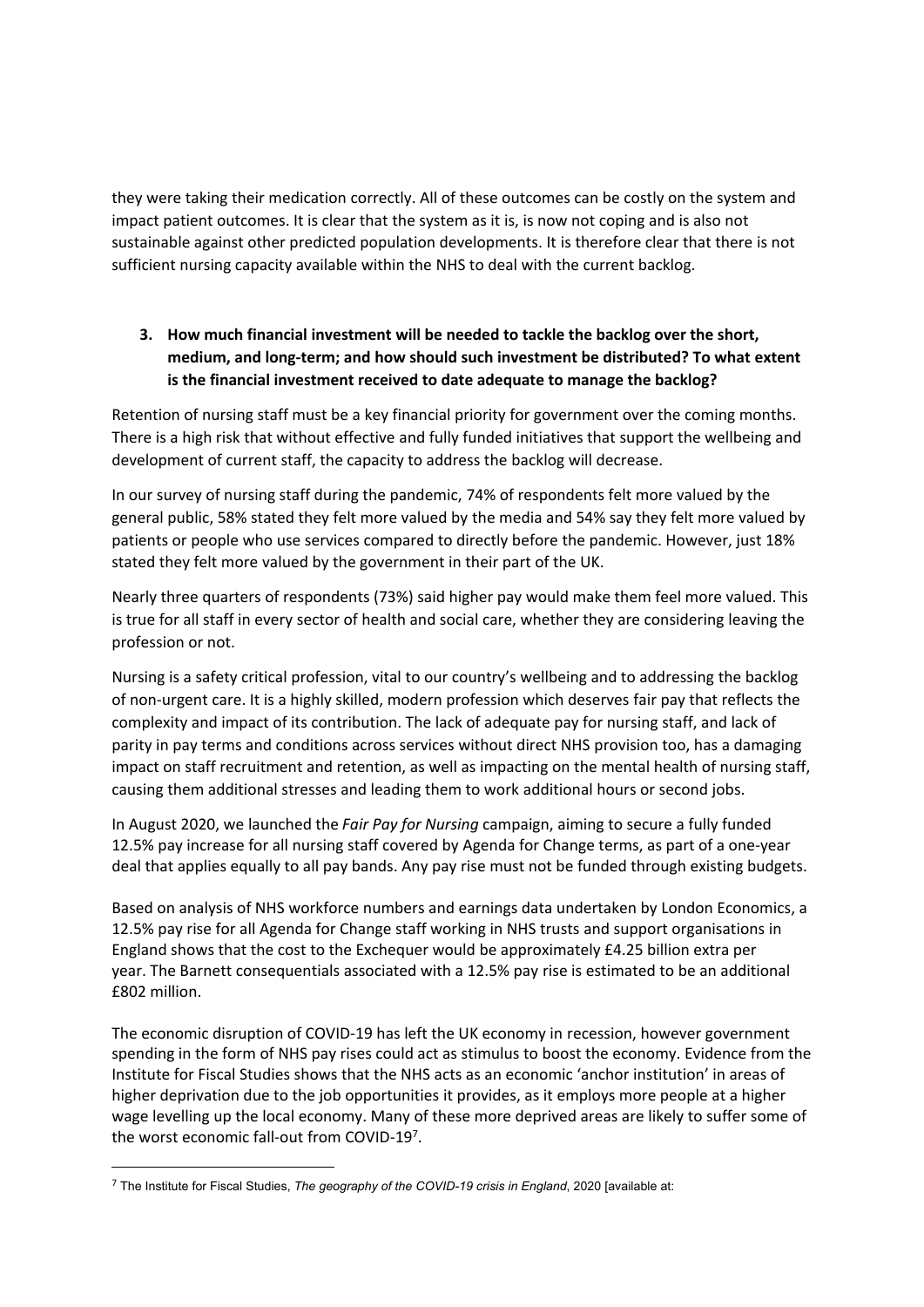Morale and productivity are known to be correlated with job satisfaction and feeling valued. One study suggests that a "25 percent increase in nurse job enjoyment over a two-year span was linked with an overall quality of care increase between 5 and 20 percent"<sup>8</sup>. The same study says that "nurses' intent to stay increased by 29 percent". Similarly, research from the OECD shows that higher pay can increase the potential supply of new entrants to the profession.<sup>9</sup>

### **4. How might the organisation and work of the NHS and care services be reformed in order to effectively deal with the backlog, in the short-term, medium-term, and long-term?**

It is vital that addressing the backlog should not come at the expense of the wellbeing and safety of the health and social care workforce. Nursing staff who have worked through the pandemic have faced intense psychological pressures and witnessed traumatising situations. Expecting registered nurses and nursing staff to continue to push themselves even further to now cut down the backlog is short-sighted and is a risk to the safety of staff and, equally importantly, patients alike. We have seen an increase in RCN Counselling referrals for workplace traumatic incidents and for the intensity of these incidents. This corresponds with evidence of increased work-related stress, burnout and mental health problems in the pre-pandemic period.

NHS and care services must be reformed to guarantee appropriate rest and recuperation for health care staff. There must be funded and supported time out – not limited to annual leave – for all staff, regardless of where they work and for those who have been impacted by COVID-19. This approach should include enabling staff to take breaks at work, and by reviewing and controlling working patterns to prevent long shifts or excess hours being worked.

Again, there is a body of evidence linking the health and wellbeing of the nursing workforce with patient outcomes, therefore for the benefit of both staff and patients it is essential that staff are supported to recover and work in a safe environment. Patient treatment and care should not be driven by financial or political targets. The focus in the short to medium term needs to move away from arbitrary targets and be driven by patient need and the ability to safely staff services.

As part of the reopening of more non-urgent services we are calling for risk assessments to be carried out and acted upon to ensure the safety of all nursing teams. Occupational health services must be available at the point of need to support the psychological and physical wellbeing of staff. All employers must make available and fund timely access to confidential counselling and psychological support for all staff. Staff must be able to self-refer and any barriers that may prevent nursing staff from accessing these services are addressed by government and employers.

It is essential that this access to psychological support and counselling is also made available to staff working in social care and other independent settings. Employers in the independent sector often

[https://www.ifs.org.uk/inequality/the-geography-of-the-covid-19-crisis-in-england/\]](https://www.ifs.org.uk/inequality/the-geography-of-the-covid-19-crisis-in-england/)

<sup>8</sup> Why Nurses' Job Satisfaction Matters to Patients. [https://www.americanmobile.com/nursezone/nursing-news/why-nurses-job](https://www.americanmobile.com/nursezone/nursing-news/why-nurses-job-satisfaction-matters-to-patients/#sthash.y4huBpol.1ij37jv1.dpuf)[satisfaction-matters-to-patients/#sthash.y4huBpol.1ij37jv1.dpuf](https://www.americanmobile.com/nursezone/nursing-news/why-nurses-job-satisfaction-matters-to-patients/#sthash.y4huBpol.1ij37jv1.dpuf)

<sup>9</sup> OCED, The Impact of Pay Increases on Nurse' Labour Market, [available at: [https://www.oecd-ilibrary.org/social-issues](https://www.oecd-ilibrary.org/social-issues-migration-health/the-impact-of-pay-increases-on-nurses-labour-market_5kg6jwn16tjd-en)[migration-health/the-impact-of-pay-increases-on-nurses-labour-market\\_5kg6jwn16tjd-en\]](https://www.oecd-ilibrary.org/social-issues-migration-health/the-impact-of-pay-increases-on-nurses-labour-market_5kg6jwn16tjd-en)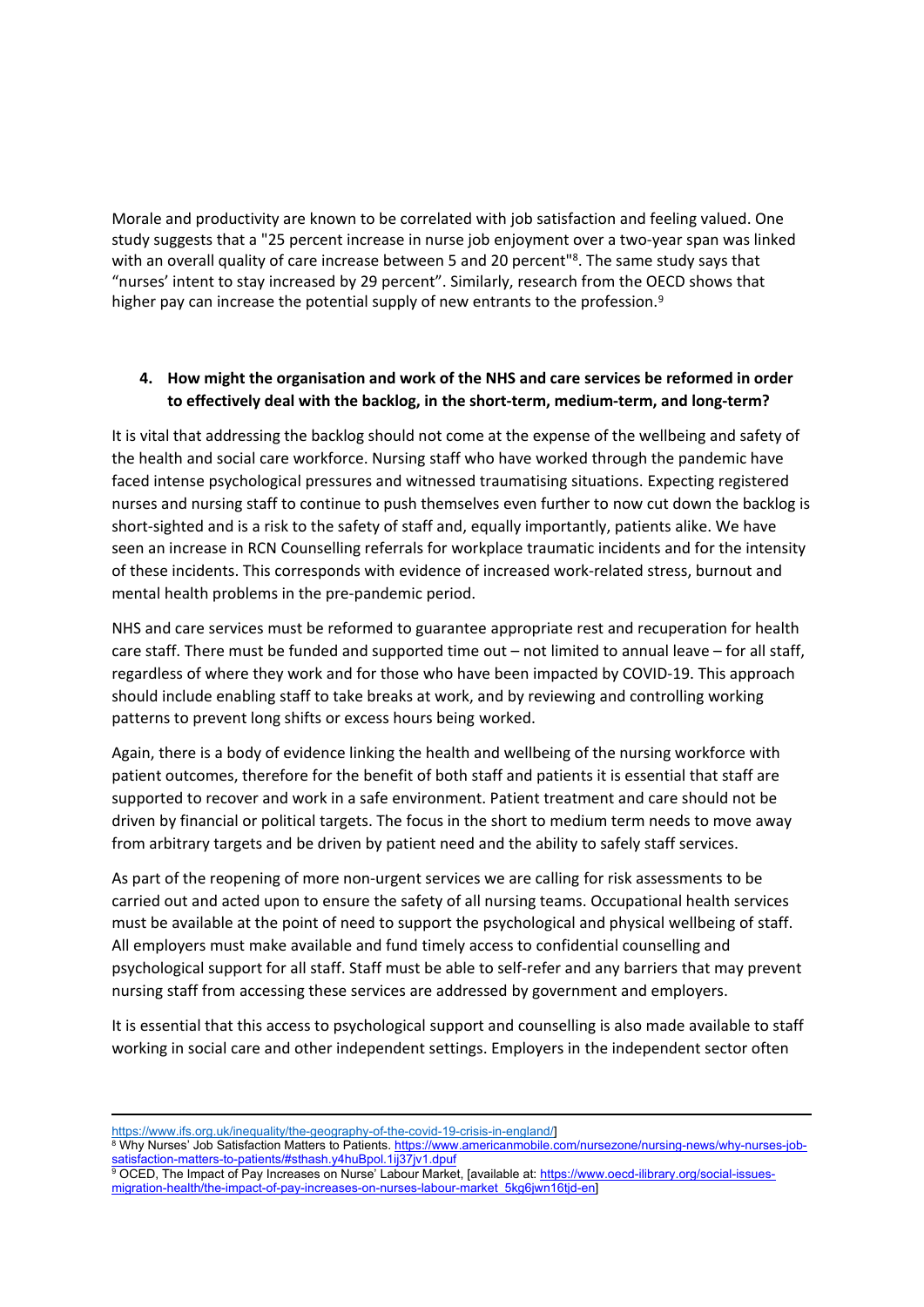lack the same infrastructure as the NHS in terms of occupational health provision and lack the funding to implement the same initiatives to tackle burnout and improve staff resilience.

Services must also consider the impact of long-covid in how they organise and support their staff as they address the backlog. Long-covid will continue to affect patients requiring treatment and will also impact staff directly. Long-covid must therefore be recognised as an occupational disease requiring appropriate policy, occupational health and support.

The increased risks faced by Black, Asian, and minority ethnic (BAME) nursing staff must be given particular consideration in this respect. Employers and governments must tackle the underlying causes which have contributed to worse health and wellbeing outcomes for BAME staff.

Long-term, government, together with employers, must address the issue of inconsistent access to supervision, preceptorship and support amongst the nursing workforce. Supervision provides a safe environment for reflection on practice as well as exploring emotional reactions to the work.

# **5. What positive lessons can be learnt from how healthcare services have been redesigned during the pandemic? How could this support the future work of the NHS and care services?**

The RCN has long supported closer integration between health and care services and efforts to reduce bureaucracy within the system. The pandemic frequently and clearly highlighted the negative impact which occurs when the NHS and social care services are not joined-up. We welcome the various local, regional and national initiatives throughout the pandemic to work across existing siloes for the benefit of patient safety. We are hopeful that integrated care systems (ICS) can be further embedded and developed so that the government can address the backlog, improve efficiency, address health inequalities and future-proof against future variants.

We also note that in response to the emerging pressures, the professional regulator the Nursing and Midwifery Council was required to make swift changes and reforms in order to support nurses and healthcare services. Ensuring that professionals are supported and encouraged in a culture of learning, and that regulators consider the context with which registered nurses and nursing staff operate, is always important but even more so during a global pandemic. We are hopeful that the upcoming reforms to professional regulation will continue to build on these changes and ensures that there is an understanding of the changing health and social care environment and it can evolve and reflect this, or regulation potentially becomes a risk in itself too.

We have also welcomed the increased profile and importance that has been shown to the nursing profession during the pandemic and we hope to see this reflected in how healthcare services are designed or redesigned moving forward. The nursing role has significantly progressed from its origins as a profession and the pandemic response has shown it to be the highly skilled clinical vocation that it is. Nursing has been central to infection control, the rollout of the vaccine, track and trace, coordinating on critical care wards and being responsible for the other 'business as usual' activities that had to be maintained regardless of the pandemic.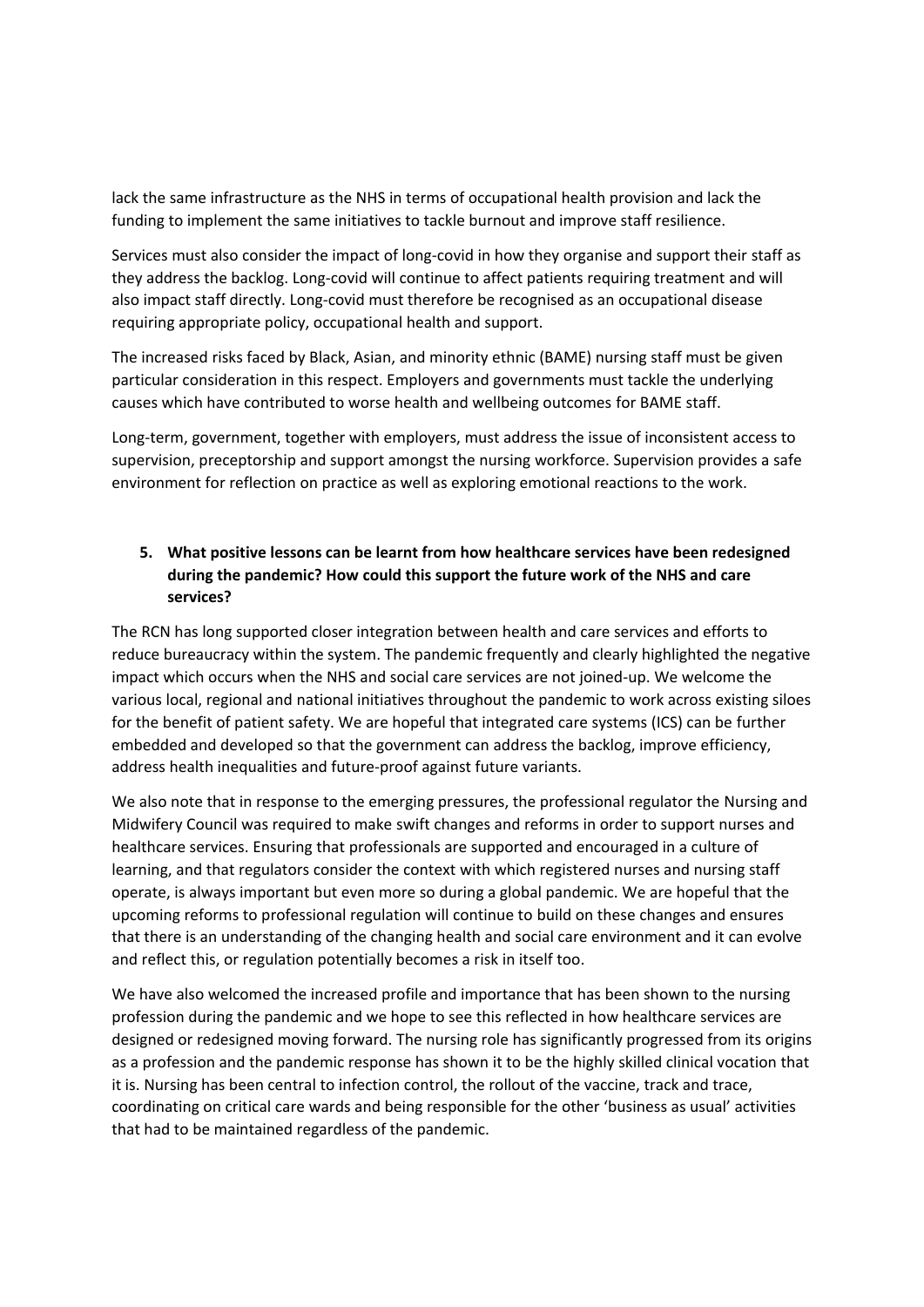Despite being a safety critical and essential role in multidisciplinary teams, that identity has not always been mirrored in the views of the public nor in how services are structured and commissioned. Nurses can bring unique perspectives and skills to leadership positions within NHS services. The perspective of the nursing profession should not be ignored if we want to remember the hard learnt lessons from the pandemic.

### **6. How effectively has the 111 call-first system for A&E Departments been? What can be done to improve this?**

The RCN does not have specific evidence to respond to this question.

# **7. What can the Department of Health & Social Care, national bodies and local systems do to facilitate innovation as services evolve to meet emerging challenges?**

The nursing workforce is uniquely positioned to understand local population need and identify opportunities for joining up relevant parts of the patient pathway, across settings and traditional boundaries. They play a crucial role in keeping people well, facilitating supported self-management of those with long-term conditions, running diagnostics, holding caseloads, preventing re-admission (where inappropriate), effective discharge, prescribing – everywhere a patient is in contact with an element of the system, there will be the presence of nursing staff. As such, providing clear support for visible nursing leadership and innovation would be a wise use of resources in addressing the backlog as well as delivering many broader healthcare ambitions.

Registered nurse leaders can transform systems to ones which prioritises prevention, health promotion and public health. This has great benefit to local health economies, in terms of preventing avoidable ill-health and ensuring that people are supported and cared for in the places most likely to contribute to effective treatment, rehabilitation and recovery, providing support for the population at all stages of life.

Nursing staff across organisations must have the opportunity to inform and agree to recovery plans that include a phased approach to the reintroduction of services, enabling staff to adapt to the change. Plans must consider 'lessons learnt' regarding new ways of working and take opportunities to provide efficient and effective services to patients within an agile and responsive working environment for staff.

We know that there is variation in how registered nurse leadership is embedded in existing local structures and it is critical to have a consistent approach and role for nursing leaders.

### **8. To what extent is long-covid contributing to the backlog of healthcare services? How can individuals suffering from long-covid be better supported?**

The RCN is particularly concerned about the impact of long-covid and the need for this to be factored into recovery plans. The introduction of specialist clinics is welcome but these need to be scaled at pace to meet growing demand<sup>10</sup>.